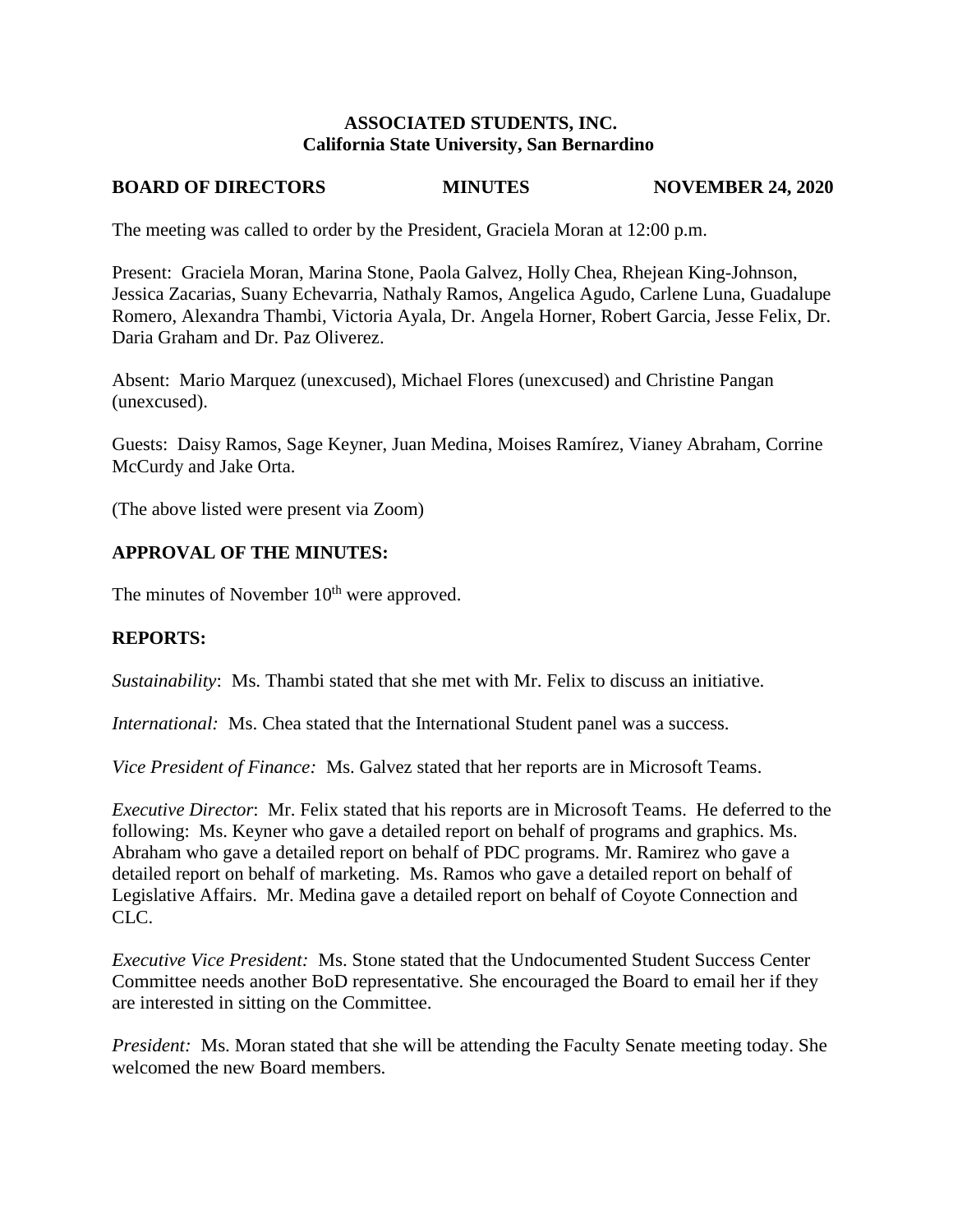#### *Minutes*

## **ADOPTION OF AGENDA:**

M/S Ayala/Felix: To approve the adoption of the agenda. Passed unanimously.

### **NEW BUSINESS:**

## **BD 137-20 M/S Echevarria/Ayala: Discussion on Credit/No Credit and what it means to students: ASI's role in distributing information.**

Ms. Moran passed the gavel to Ms. Stone.

Mr. Felix stated that credit/no credit is helpful to some students, however, it can be harmful to others. He is hoping to get feedback from the Board on how to communicate with the students to ensure that they understand the positive and negative consequences that could take place as a result of credit/no credit.

Ms. Ramos recommend adding a disclaimer so that students are aware of the impact that credit/no credit has on their courses.

Ms. Abraham recommended that the Board host Instagram Lives to help students understand the credit/no credit option.

Ms. Echevarria inquired whether students must retake a course if they choose the credit/no credit option.

Dr. Graham stated that it depends on the course and the student.

Mr. Felix stated that he will be meeting with the Dean of Undergraduate Studies to receive further information.

Ms. Chea stated that she appreciates this initiative and encouraged students to speak with their advisors for further information.

Ms. Luna stated that Athletics sent a detailed email to students to help them understand the credit/no credit option.

Discussion closed.

Ms. Stone returned the gavel to Ms. Moran.

## **BD 138-20 M/S Ramos/Ayala: Revision of the ASI Elections Policy and Procedures. (First Reading)**

Ms. Ramos stated that the purpose of this policy is to establish the election procedures upon which all ASI elections (general and special), will be operated, and to establish the qualification and criteria for all ASI candidates for office. She explained that some of the language was